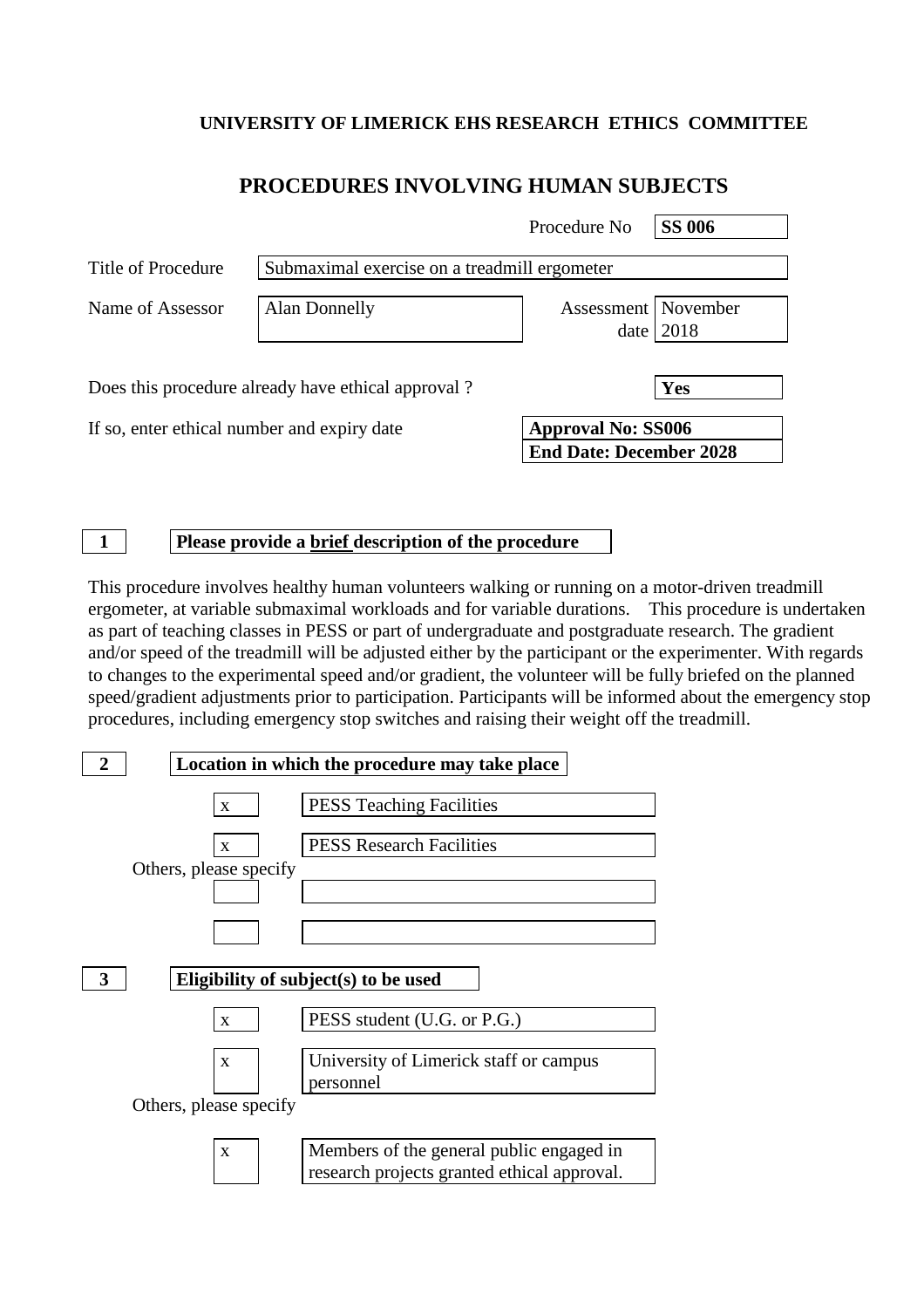# **4 Potential risks. To be explained before obtaining consent**

|  |  |  | $-0.000$ |
|--|--|--|----------|
|--|--|--|----------|

All exercise carries risk of cardio vascular accident in those who are susceptible. The participants will complete a standard pre-test questionnaire prior to participation, and anyone with a history of cardiovascular disease or recent or recurring injuries will not undertake this procedure. Participants will have no contraindications to safe participation in exercise / physical activity. Additionally, all PESS research would utilise an informed consent document prior to participation, which would explain the risks to participants.

Treadmill running also carries the risk of the volunteer falling whilst on the treadmill. This risk will be minimised by (a) familiarisation session for novice volunteers, (b) researchers being prepared to stop the treadmill quickly, and (c) researcher being prepared to react and intervene if the volunteer should fall. Serious accidents on treadmills are rare.

Participants may experience nausea after the treadmill running.

#### **5 Action to be taken in the event of a foreseeable emergency**

The procedure will be terminated if the volunteer shows any sign of distress.

Standard first aid procedures may be required depending on the severity of the situation. The following standard procedure should be followed in the event of an incident occurring in the PESS building / UL Facility:

- 1. Stop the procedure. Position the subject to prevent self-injury.
- 2. If appropriate, raise the subject's lower limbs to improve blood flow. Should the subject fail to respond summon help immediately.
- 3. Check vital signs airways, breathing and circulation (ABC)
- 4. If required attempt CPR as soon as possible.
- 5. Requesting Help: Emergency Contact telephone numbers are listed on laboratory door:
	- During normal working hours 9am-5pm, use lab phone to contact the Student Health Centre on **061-20**2534
	- Outside of normal working hours, or if the Student Health Centre number is engaged/busy, use the laboratory phone to dial 3333 for UL security personnel who will then contact the ambulance service. Contact one of the PESS First Aiders – names are listed on the PESS laboratory door.
- 6. When contacting the above clearly state: Location, Building, Room Number, Nature of Incident/Accident and provide a contact number.
- 7. Complete the UL 'Accident & Emergency' form (completed by the investigator, not the volunteer). Forms available on UL HR website: <https://www.ul.ie/hr/hr-policies-procedures-and-forms-z>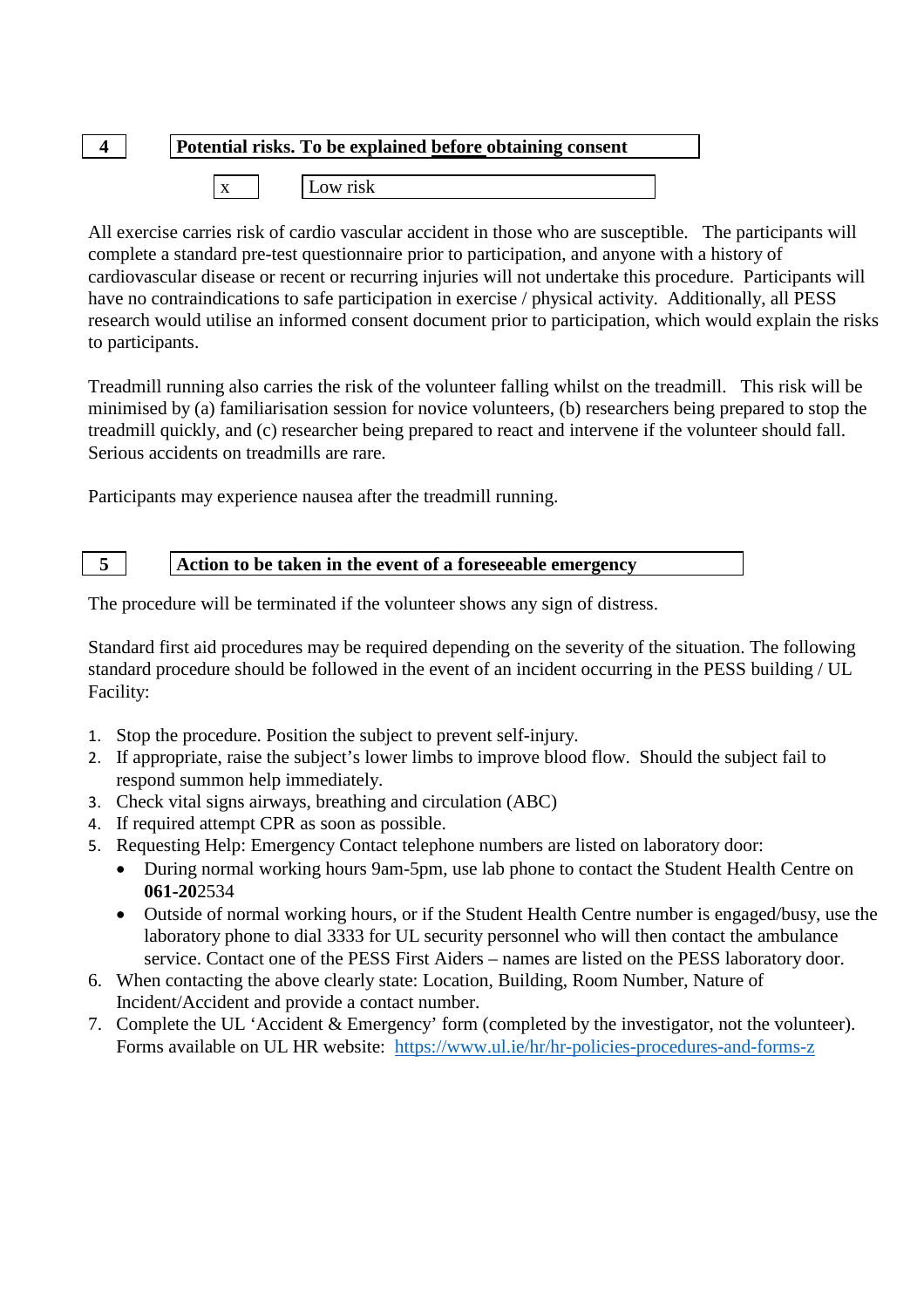